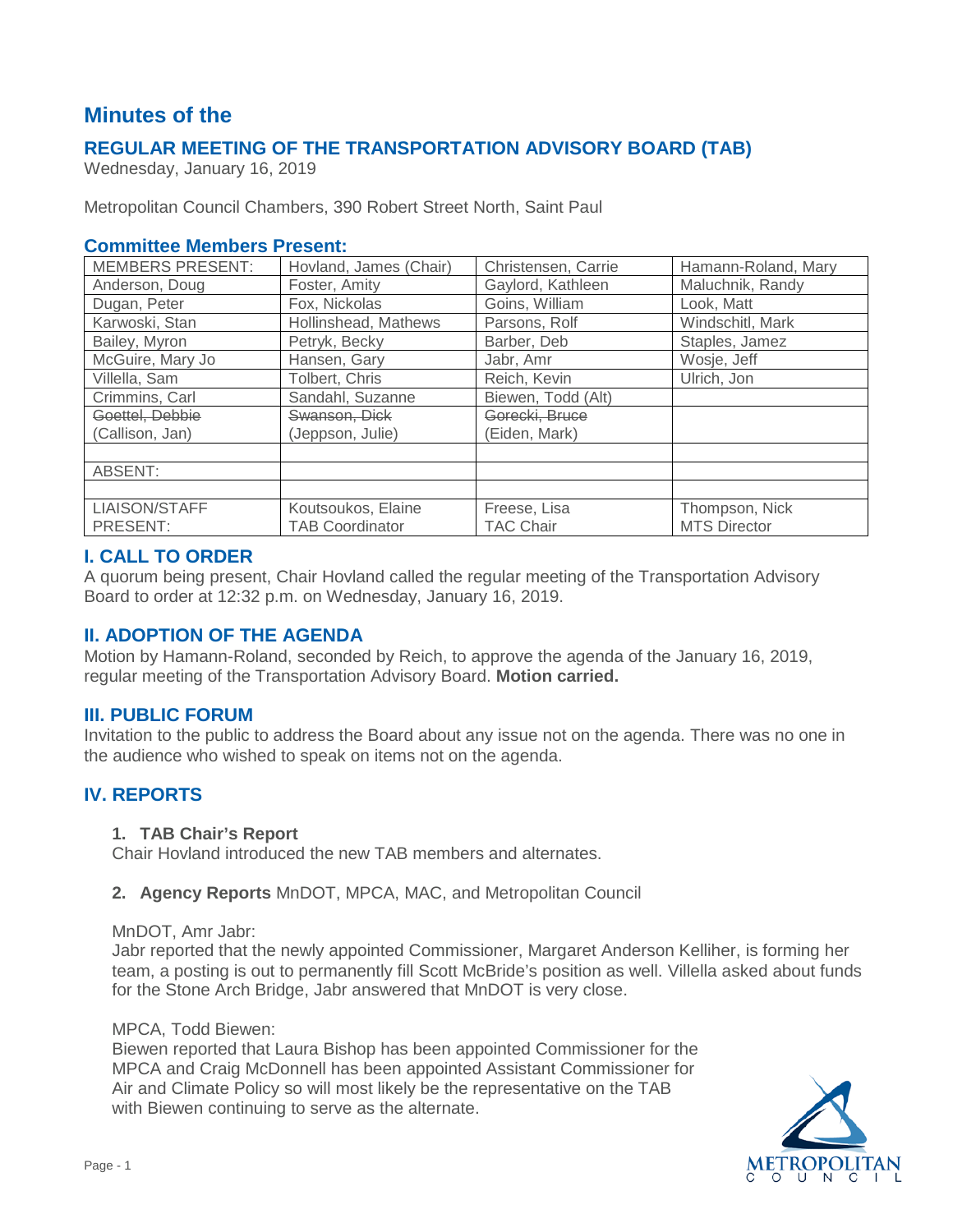#### MAC, Carl Crimmins:

Crimmins reported no security disruption at checkpoints with the shutdown, but said the MAC website has wait times so people are encouraged to check their wait times prior to flying. Vice President for Planning and Development Bridget Rief shared that remodeling is ongoing and at the end of May the next section will be opened. In August the main concessions area is scheduled to be opened.

#### Metropolitan Council, Deb Barber:

Barber reported that the new Chair Nora Slawik was sworn in last week. Application for Council Members closed last week and applications are now under review. There was a public hearing for an amendment on the Riverview Corridor on January 9, 2019, and public comments are being accepted until January 21, 2019, at 5 p.m.

### **V. APPROVAL OF MINUTES**

**1. Approval of Minutes from December 10, 2018**

Motion by Anderson, seconded by Parsons, to approve the minutes of the December 10, 2018, regular meeting of the Transportation Advisory Board. **Motion carried.**

### **VI. ACTION ITEMS**

#### **1. 2019-01** 2019 TAB Executive Committee

TAB Chair James Hovland presented this item.

Jon Ulrich, Scott County, and Peter Dugan, citizen representative, removed their names from the slate of candidates. With the slate of positions evenly filled, no ballots were needed.

Motion by Hamann-Roland, seconded by Fox, that:

That the Transportation Advisory Board approve the TAB Executive Committee. **Motion carried.**

**2. 2019-06** Streamlined TIP Amendment: Eden Prairie Railroad Crossing, MnDOT

TAC Chair Lisa Freese presented this item.

There were no comments or questions from TAB members.

Motion by Callison, seconded by Wosje, that:

That the Transportation Advisory Board adopt an amendment into the 2019-2022 TIP to change the description and cost for MnDOT's Valley View Road railroad crossing in Eden Prairie (SP# 27-00319). **Motion carried.**

### **3. 2019-02** Program Year Extension: Ramsey County

TAC Chair Lisa Freese presented this item.

McGuire commented that there is a benefit to more public outreach being done as well so the extension is appreciated.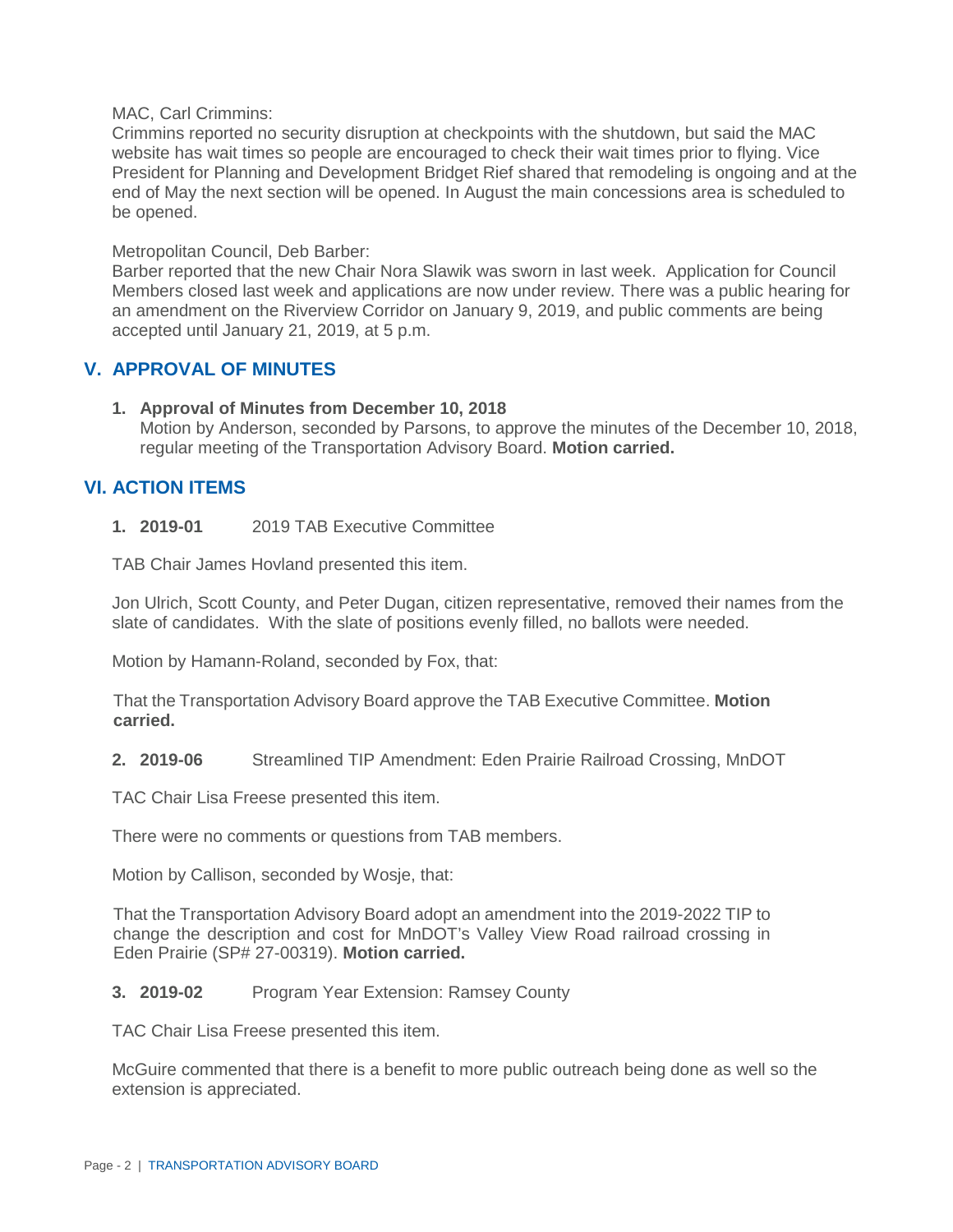Motion by McGuire, seconded by Parsons, that:

That the Transportation Advisory Board approve the program year extension request to move Ramsey County's CSAH 31/CSAH 58 intersection improvements project (SP# 062-631-025) to 2020. **Motion carried.**

#### **4. 2019-05** Program Year Change: City of Brooklyn Center

TAC Chair Lisa Freese presented this item.

There were no comments or questions from TAB members.

Motion by Hamann-Roland, seconded by Jabr, that:

That the Transportation Advisory Board approve the program year change request to move Brooklyn Center's Highway 252 projects at 66th Avenue (109-010-007) and 70th Avenue (109-090-002) from 2021 to 2023. **Motion carried.**

#### **5. 2019-03** 2018 Highway Safety Improvement Project Selection

TAC Chair Lisa Freese presented this item.

Goins asked how long the funding for HSIP will be available. Freese said HSIP has been around for some time, at least since the early 2000s and it has shifted from emphasizing reactive to proactive projects with the emphasis to do smaller, more strategic projects so the funding can be spread around. Hollinshead asked if in the future classifications for pedestrian, vehicle, transit, etc. safety improvements could be broken down by mode. Freese said this program is focused on the highway system even while it may have aspects that touch on the other modes. MTS Highway Planning & TAB/TAC Process Manager Steve Peterson said the Council is doing a before-and-after study so come April there will be results on safety benefits from projects the TAB has funded.

Motion by Look, seconded by Hamann-Roland, that:

That the Transportation Advisory Board approve the attached 25 projects for funding through the Highway Safety Improvement Program (HSIP) solicitation and inclusion of all Urbanized Area projects in the draft 2020-23 TIP. **Motion carried.**

**6. 2019-04** 2018 Regional Solicitation Project Selection

TAC Chair Lisa Freese presented this item.

Look asked when it was decided that the project would move categories. TAB Coordinator Koutsoukos explained that when the HourCar project was submitted it was submitted in the incorrect category so the TAB made the decision to allow it to be moved to the Unique Project category. Callison said she is going to advocate for Base Plus, with additional overprogramming up to 10.5 percent, and that it is important to have feedback of staff saying they cannot give preference for a project for a future solicitation. Look asked if the special consideration component is included in this. Callison said the Osseo Road is partially funded, but it does not come back. Look commented that the partnership with Xcel Energy is not completely altruistic. Look said we are sacrificing 2 Safe Routes to School which is impacting children over charging stations. Ulrich said he has concern over the process. Ulrich noted that there is an established process with scoring and technical staff and this has corrupted the process. Hollinshead said that reality has changed and if the Safe Routes to School can be funded by having the HourCar project accommodate 3.8 million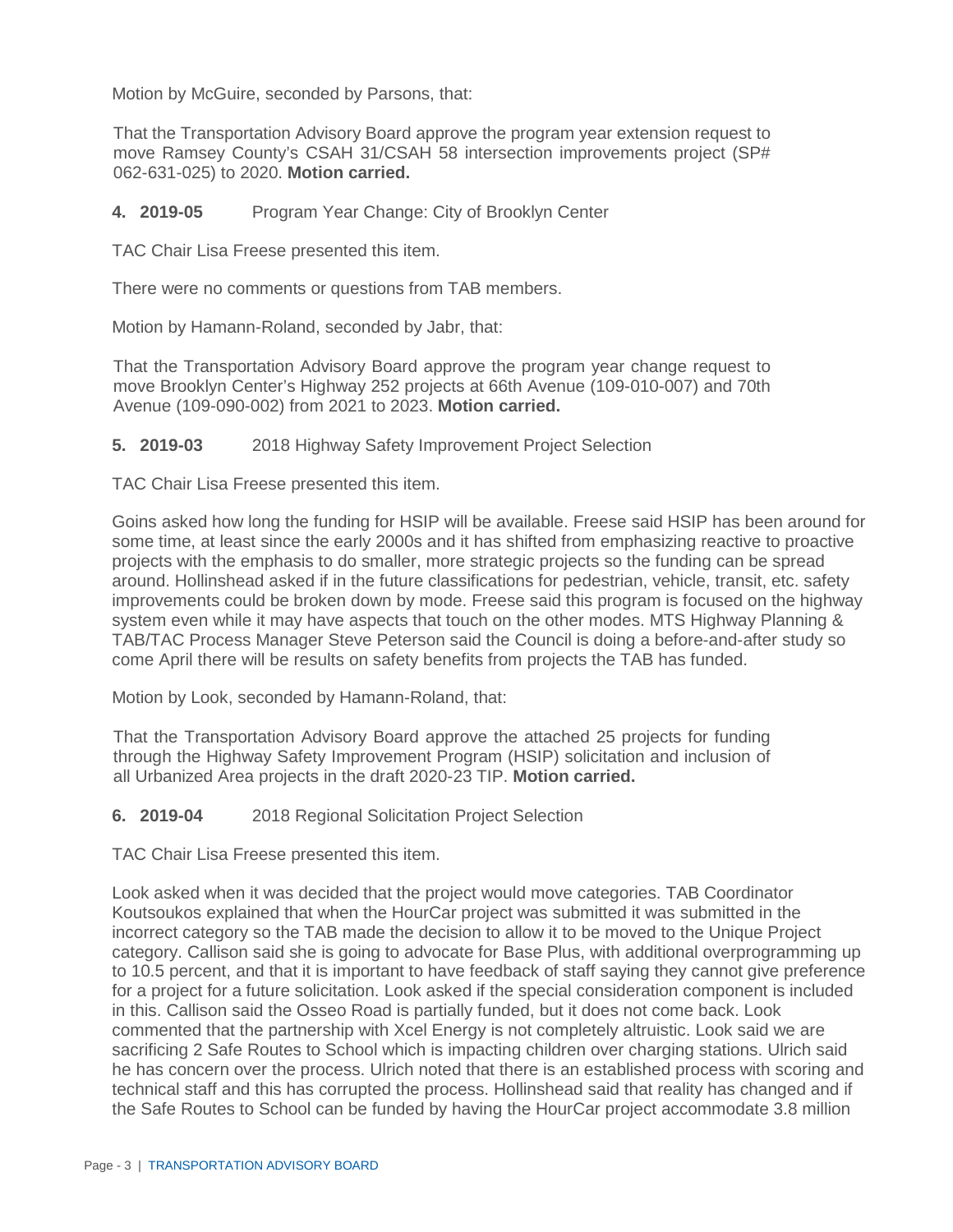instead like Look suggested that would be a good idea. Hollinshead commented that air quality impacts everyone. Hollinshead said there needs to be a pilot where seniors can reduce the transportation aspect of a household's budget. Look said if utility rates go up a household's budget does as well. Dugan said the customers will be paying for the costs and in Ramsey County the power sources cannot be separate so coal will be an energy source. Wosje said under Expansion Heavy the Southwest Transit Prime Service will be lost from Maple Grove to Eden Prairie leveraging the uber-like technology helping to solve that last mile so that is a big transit project that will be given up in choosing this scenario. Parsons said as a former school board member, any money not spent on school systems comes directly out of the classroom. He added that parents are concerned about student safety and if they don't feel their students are safe walking to school, they drive them so all sorts of cars are driving their students to schools, idling while they wait to pick them up, so he supports the Safe Routes to School. Maluchnik said this is a solution that supports the region. Karwoski voiced his appreciation for keeping regional balance.

Callison made a motion, amendments and discussion ensued about the motion. Callison ultimately withdrew and made a new motion, seconded by Haman-Roland, that:

The TAB adopt the Base Plus scenario, with up to 10.5 percent overprogramming, as follows: fully fund MVTA Orange Line Connector Bus Service at \$2.744M; \$2M allocation for Hennepin County Osseo Road Reconstruction project; Metro Transit Route 6 at \$6M dollars; fund two additional Safe Routes to School projects (for a total of four SRTS projects); St. Paul EV Community Mobility Network at \$4M. **Motion carried.**

### **VII. INFORMATION AND DISCUSSION ITEMS**

**1. No items**

### **VIII. OTHER BUSINESS AND ITEMS OF TAB MEMBERS**

Motion by Hollinshead, seconded by Hamann-Roland, to:

Congratulate Brian Lamb for a job well done over all the many years he has worked for and run Metro Transit. **Motion carried.**

Suzanne Sandahl asked for in 2023 a report on the outcome of all of this. Maluchnik said there was a fatality this morning on Highway 212, a road engineered in 1930 that will be worked on in a project included in the approved scenario. Maluchnik said the TAB should also discuss policy around MnDOT submitting projects. Is it the intention of MnDOT to continue submitting projects? Maluchnik said in talking with colleagues across the country, it doesn't seem like we serve the equity mission with regards to transportation – areas of disparity need to be targeted better with transportation projects. Maluchnik said that he would like to see data because his impression from seeing national data is that since this subject of equity has been brought up, it seems to be getting worse. Maluchnik suggested a task force with TAB members, Transportation Committee members, etc. to assess areas of disparity and talk to community leaders. Hovland said the Unique Project category in the future may be defined by innovative or technologically advancing projects, as well as relating to equity-advancing projects. Maluchnik commented that the HourCar project doesn't seem to address the equity issue and it's a shame that the innovation didn't address equity. Maluchnik stated that it's time to put our money where our mouth is with the equity issue. Hamann-Roland said the Safe Routes to School Apple Valley project does include a neighborhood of concentrated poverty. Hollinshead said he thinks HourCar does address equity because the stations are located in communities of color and communities of poverty. Hamann-Roland asked about the precedent set and will the Regional Solicitation include Unique Projects. TAB Coordinator Elaine Koutsoukos said applicants, scorers, committee members, TAB